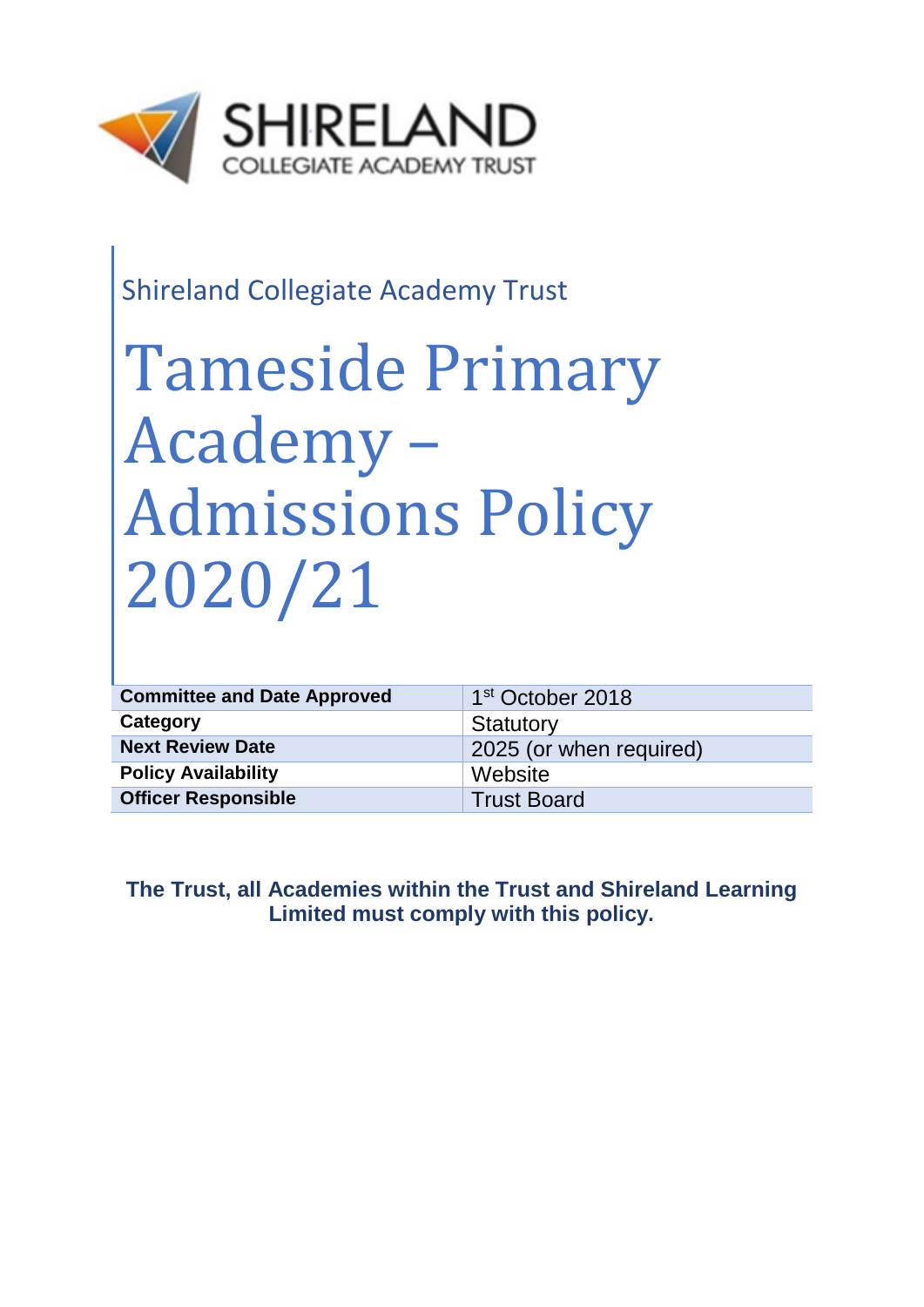# **Contents**

| 1. |  |
|----|--|
| 2. |  |
| 3. |  |
| 4. |  |
| 5. |  |
| 6. |  |
| 7. |  |
|    |  |
| 1. |  |
| 2. |  |
| 3. |  |
| 4. |  |

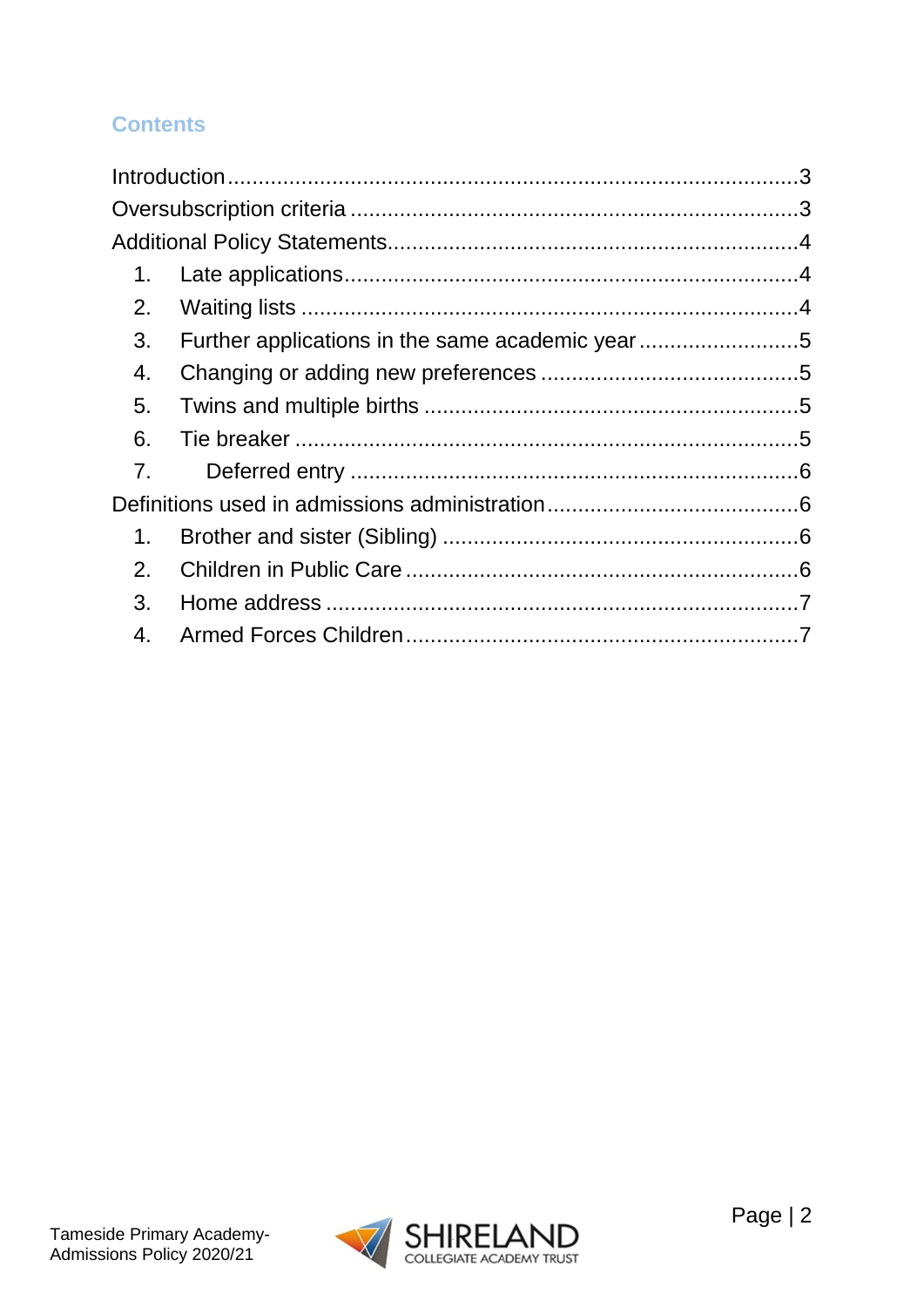### <span id="page-2-0"></span>**Introduction**

Tameside Primary Academy has a Published Admission number of 90 for children who reach the age of 5 during the ensuing school year. Where the number of applications is lower than the school's admission number, all applicants will be admitted. If there are more applications than places available then all applications received by the Local Authority's designated closing date for receipt of applications will be considered, together and at one time by a committee of the Governing Body.

# <span id="page-2-1"></span>**Oversubscription criteria**

If the number of applications for a particular year group exceeds the number of places available the following criteria will be used:-

- 1. Children who are in public care and children who were previously in public care but ceased to be so because they were adopted (or became subject to a child arrangement order or special guardianship order).
- 2. Children with a particular medical condition. Applications submitted under this criterion must be accompanied by a medical declaration form (ASU75M) signed by the child's general practitioner or consultant confirming the condition, detailing the child's needs and specifying why, in their opinion, the preferred school is the only or most appropriate to meet the child's needs. All applications under this criterion will be assessed by the local authority to decide whether the child's needs can be met most appropriately by the preferred school.
- 3. Children having a brother or sister at the preferred school (not nursery) at the time of admission.
- 4. Children prioritised by distance measured in a straight line from a child's home\*\* to the school's main entrance as determined by the Head Teacher / Governing Body\*\*. In all cases, should the number of applicants exceed the number of places available, places will be allocated on the basis of distance between home and school, as measured in a straight line from home to the school's main entrance as determined by the Governing Body with priority being given to those living closest to the school.

NB. Children with a Statement of Educational Needs or a Education & Health Care Plan (EHCP) (previously known as Statement of Educational Needs), naming a particular school will be admitted before all other applicants.

*Note:* 

\*\* Measured from the Local Land and Property Gazetteer address base for the property. In all cases, should the number of applicants exceed the number of places available, places will be allocated on the basis of distance between home and school, as measured in a straight line from home to the school's main entrance as

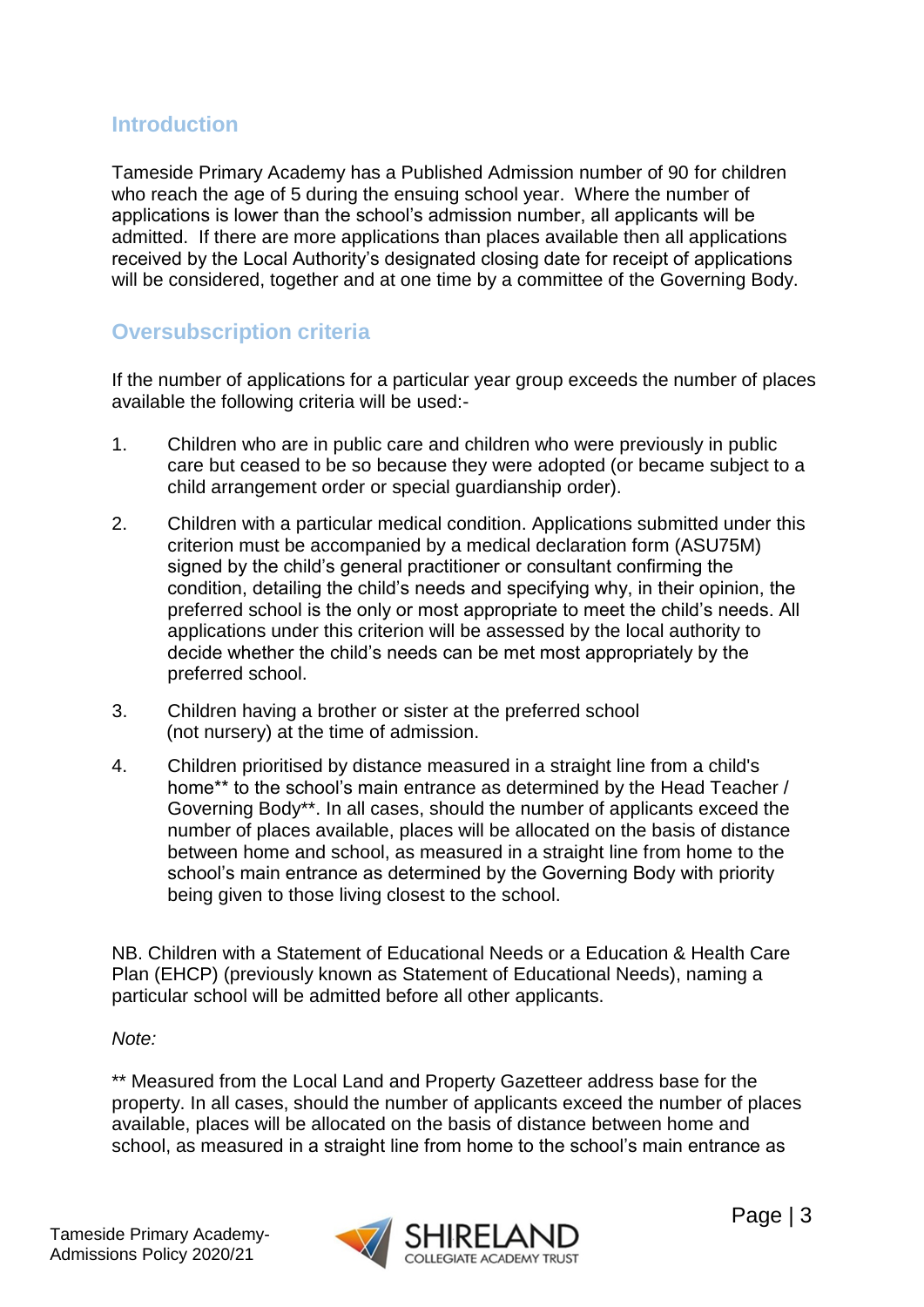determined by the Head Teacher / Governing Body with priority being given to those living closest to the preferred school.

#### <span id="page-3-0"></span>**Additional Policy Statements**

The following additional policy statements are included in the admission arrangements for 2020/2021:-

#### <span id="page-3-1"></span>**1. Late applications**

Late applications for places will only be considered alongside those received by the closing date under the following circumstances:

If your application is received after the closing date and not covered by one of the circumstances below then it will be processed after consideration of all on time and accepted late applications.

- When the applicant has bought, rented or leased a house or flat and has moved into Sandwell after the closing date, but before the allocation of places has been made.
- When the applicant has moved home within Sandwell to an address more than three miles from their previous address but closer to the preferred school after the closing date but before the allocation of places has been made.
- When a child who is in public care (looked after) or was previously in public care moves into Sandwell after the closing date, but before the allocation of places has been made.
- When a sibling has commenced at the preferred school after the closing date but before the allocation of places has been made.
- When the applicant is a single parent and was prevented from submitting their application on time due to long term illness of more than six weeks duration from the date on which application forms became available.

#### <span id="page-3-2"></span>2. **Waiting lists**

Places will be offered initially to applicants whose forms have been received by the closing date or whose application has been considered as being made on time (under 1 above).

Any preferences which cannot be met following the application of the admission priorities together with any late requests which have been made and which the local authority does not consider as being late for a good reason will be put on a waiting list which will be ranked in accordance with the published admission priorities.

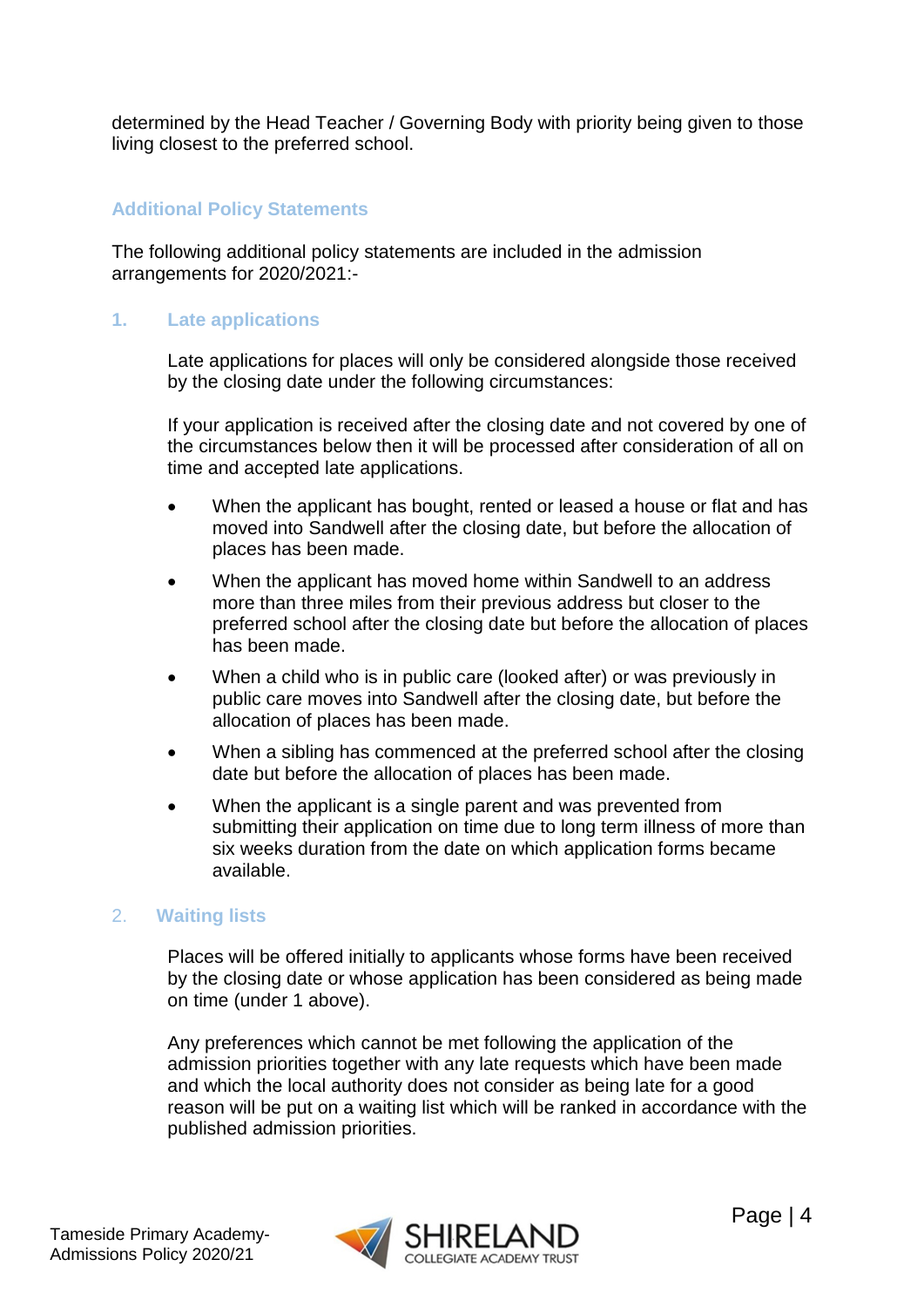Waiting lists will be maintained until the end of the autumn term proceeding the year of entry and will then be discarded.

Places will only be offered from the waiting list in the event that the number of confirmed offers (including those offered as a result of independent appeals) is less than the published admission number.

#### <span id="page-4-0"></span>**3. Further applications in the same academic year**

The local authority will only consider more than one application in the same community or controlled school in the same academic year if one or more of the following significant changes apply:

- (a) The child becomes looked after by the local authority;
- (b) The child has a medical condition which was not present when the previous application was considered;
- (c) The child's brother or sister has been admitted to the school for which the application has been made and was not there at the time of the last application;
- (d) The applicant has changed address since the previous application was considered and the applicant now lives closer to the school for which the application was made;
- (e) A vacancy arises in the relevant year group.

#### <span id="page-4-1"></span>**4. Changing or adding new preferences**

Once a parent/carer has submitted an application they will be able to amend it online before the closing date. However, if the closing date has passed it will not be possible unless they meet the criteria to be considered as a "late" application (in 1 above).

#### <span id="page-4-2"></span>**5. Twins and multiple births**

Special conditions will apply in the event that one child from a set of twins or other multiple births does not gain admission to the preferred school through the admissions criteria. The local authority will exceed the admission number for the school concerned to prevent separation of twins or children from multiple births.

#### <span id="page-4-3"></span>**6. Tie breaker**

In the event that two or more applicants tie for last place during the allocation process the final place shall be decided by the tossing of a coin.

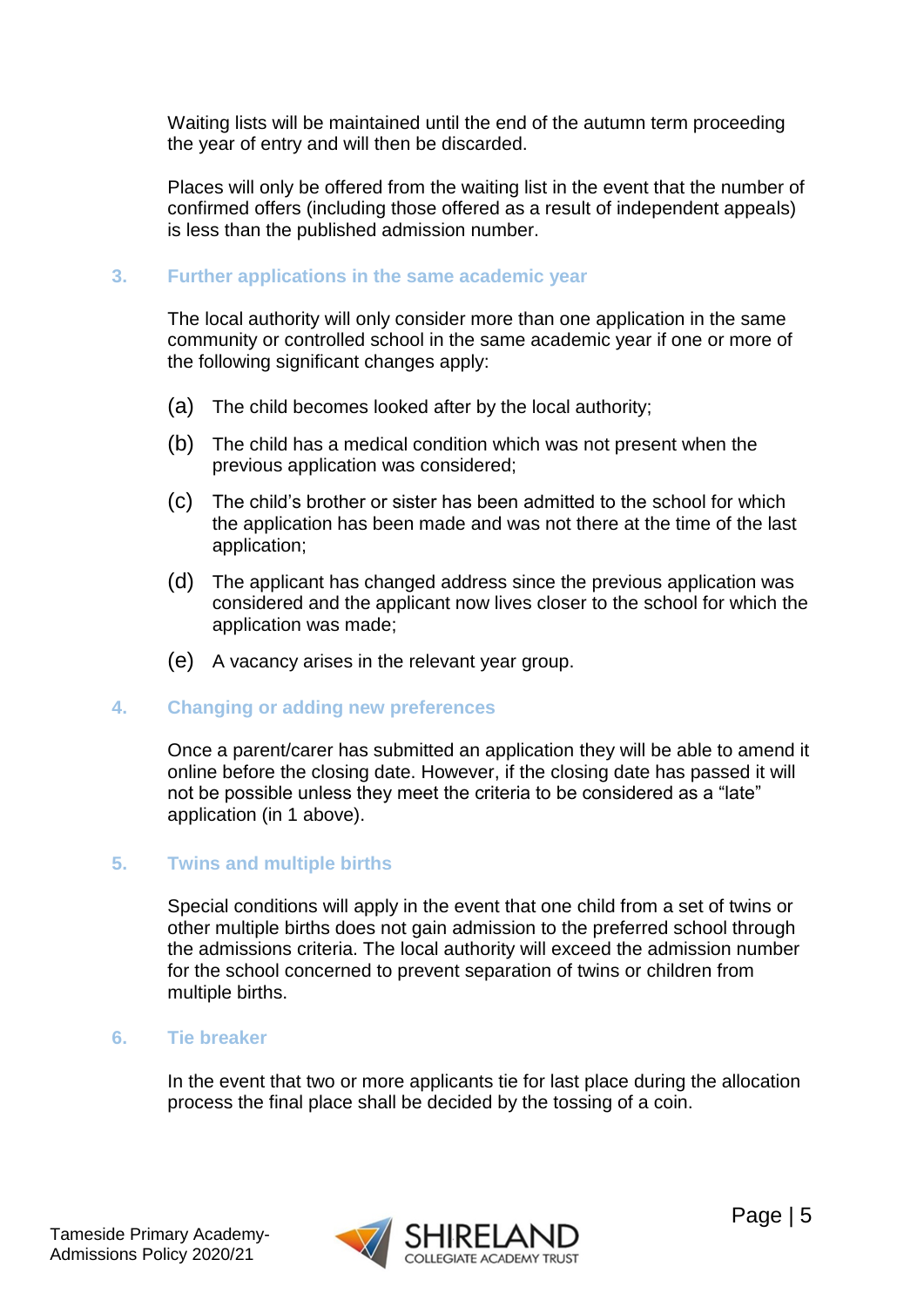#### <span id="page-5-0"></span>**7. Deferred entry**

Parents may seek a place for their child outside of their normal age group, for example, if the child is gifted and talented or has experienced problems such as ill health. In addition, the parents of a summer born child may choose not to send that child to school until the September following their fifth birthday and may request that they are admitted out of their normal age group – to reception rather than year 1.

#### <span id="page-5-1"></span>**Definitions used in admissions administration**

#### <span id="page-5-2"></span>**1. Brother and sister (Sibling)**

The definition of a brother or sister is:

- (a) a brother or sister sharing the same parents\*;
- (b) a half-brother or half-sister, where two children share one common parent\*;
- (c) a step brother or step sister, where two children are related by a parent's marriage\*;
- (d) adopted or fostered children\*, \*and living at the same address;
- (e) children of unmarried parents and living at the same address.

It does not include:

- (a) cousins or other family relationships;
- (b) brothers or sisters who, at 1 September in the year of entry will not be registered pupils at the preferred school (not including nursery);
- (c) brothers or sisters who, at 1 September in the year of entry will be in the sixth form at the preferred school.

#### <span id="page-5-3"></span>**2. Children in Public Care**

A child in public care means a child who is (a) in the care of a local authority or (b) being provided with accommodation by a local authority in the exercise of their social services functions (see section 22 (1) of the Children Act 1989) at the time an application is made.

An adoption order is an order under section 46 of the Adoptions and Children Act

2002.